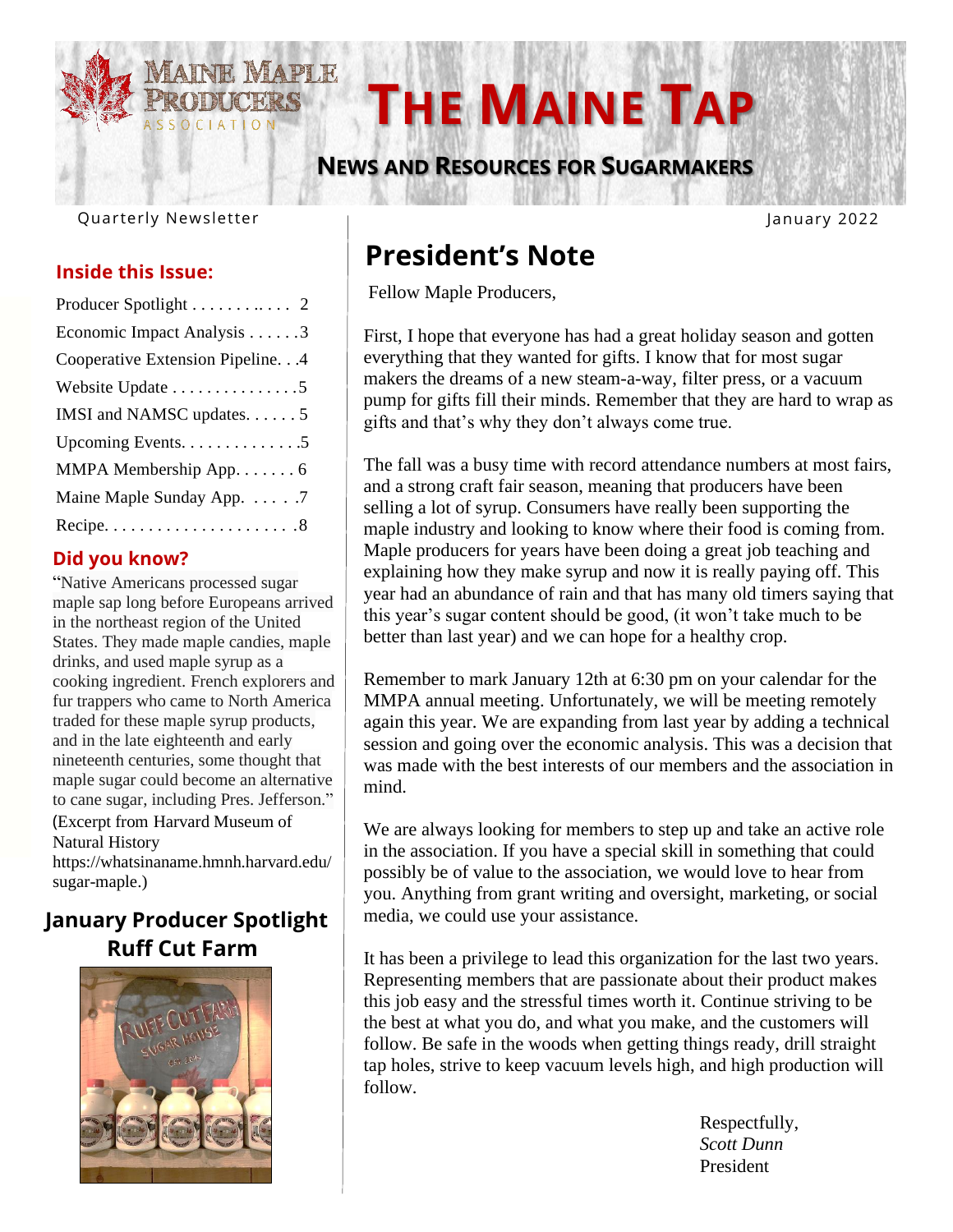## **Producer Spotlight ~ Ruff Cut Farm, Jeff and Bobbi Merrill Parsonsfield, Maine, York County**

#### **About our operation**

While we have been sugaring for 15 years, and we want to keep our operation at a manageable size.

Right now, we have 300 plus taps; 115 taps on our land and the other taps are just down the road from us on our neighbor's land who lets us tap the trees in exchange for syrup. Our evaporator is a 2x4 flat pan with a pre-heater box made by Bill Mason of Porter, Maine.

We grew to this tap count by addiction, I guess, like so many other maple producers. We have a small operation but we're extremely busy due to the size of our evaporator and the number of taps we run. Each year we expand a little more and get a little busier. Sugaring only comes once a year so you must gather all you can in a short period of time and keep boiling!



Jeff and Bobbi Merrill

### **Collecting, boiling, and finishing**

We collect sap by pickup truck with tanks in the back, or our side-by-side. If the timing is right, we



 use our Jersey oxen, but those opportunities are usually limited. We have some tubing going into tanks, and about 75 buckets.

 From a collection tank on a rock wall behind the sap house, sap flows into the sap house to the pre-heater box which drips into the pan when the sap is almost  $219^\circ$  and we open a valve to allow the syrup to flow through filters into the finisher. We then finish the syrup and filter it into our canner and then jug the syrup. Our fuel source is wood for the evaporator, and propane for the finisher (pictured left).

### **Marketing**

 We participate in Maine Maple Sunday Weekend each year and pretty much sell out. We make around 25 to 40 gallons, depending on how good the year is. Any syrup leftover is usually sold to people who know we make it, so we don't need to do much marketing. We open on the Sunday, only, of the weekend, and offer a breakfast, barn tour, and antique tractors are on display about the farm. Sometimes we have a band playing if the weather is good. Snacks and beverages are offered all day. We also have raffles for syrup and shirts, and of course lots of boiling!

### **Lessons learned and future plans**

Pay attention when the syrup is getting close to being made! Always check all valves on everything to make sure they are shut or open when needed! Learn to run on not much sleep! Never think about how the sap is flowing – good or bad – just always remember to keep a good fire going and boil, boil, boil!

We don't have any big future plans, maybe add more taps, and just keep our operation small but steady.

### **MMPA membership**

We are a member of MMPA because we are one of them and want to support the organization and anybody else who would want to join in on the fun!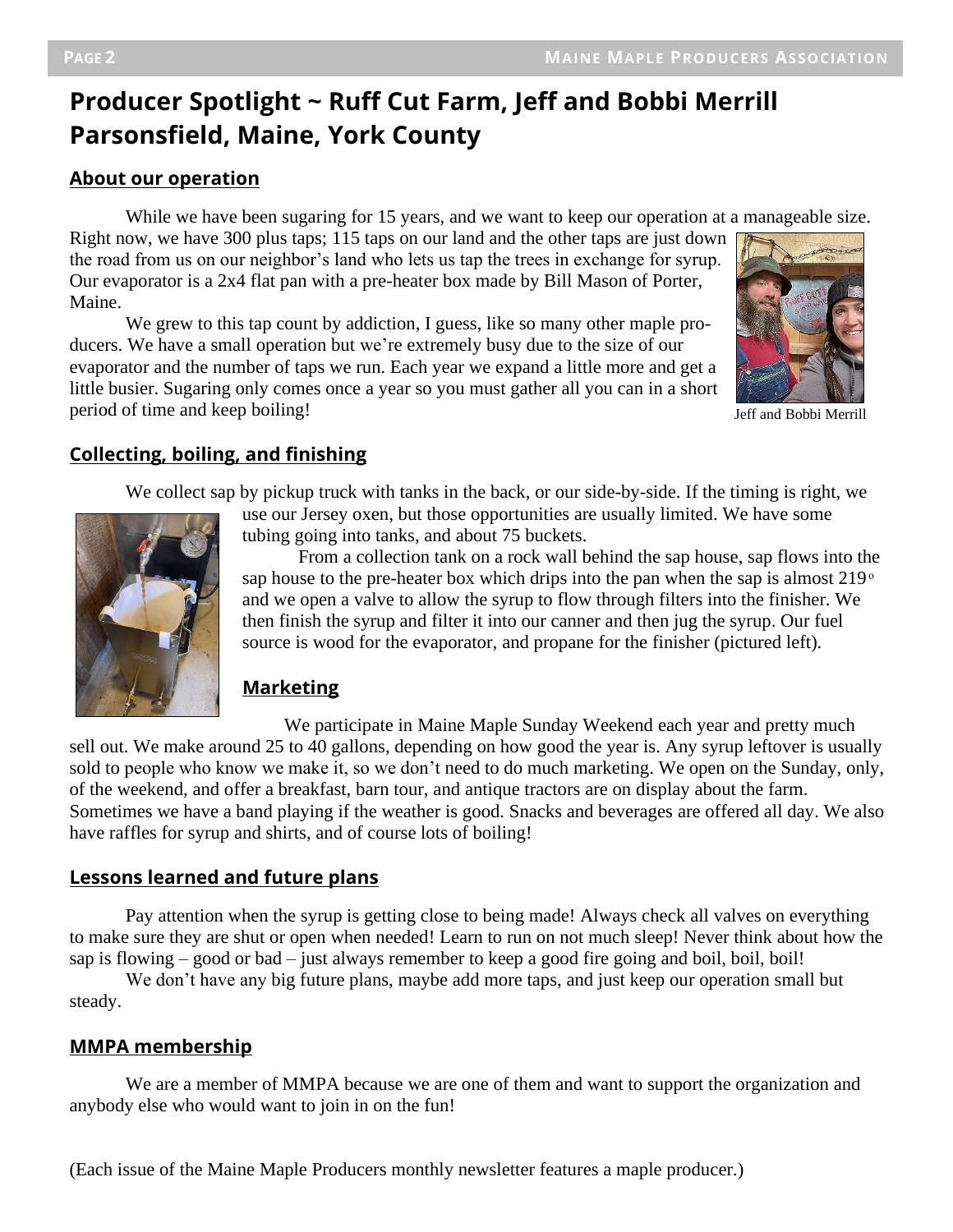### **Economic Impact Analysis Synopsis**

In the fall of 2020 MMPA received a Specialty Crop Block Grant. One goal of that grant was to conduct an economic analysis of the Maine maple industry's impact on the Maine economy. A similar project was done in 2014, and due to the huge changes in the industry since that time, we thought that the analysis needed to be updated. This information is important for agencies such as the State Department of Agriculture, Conservation and Forestry (DACF), the USDA, and the UMaine Cooperative Extension to understand the scale and influence of the industry in order to commit resources to supporting it.

MMPA contracted with the University of Maine Margaret Chase Smith Policy Center and School of Economics to conduct this study. This is the same group that conducted the study in 2014, which meant that the data from both studies would be easily comparable due to the same process being used to calculate the numbers. In June and July of this year, you likely received a survey from this group about the scale, sales, and activities offered at your operation. 107 of those surveys were completed and returned. Those survey results were used to create a "profile" of economic activities of producers at different scales and from different geographic locations throughout the state. Those profiles were then compared to the USDA National Ag Statistics Service (NASS) to determine a statewide economic impact of the industry.

RESULTS**:** Between 2018 and 2021, farms managing less than 100 taps grew by 93 percent while those in operation with 10,000 or more taps grew by 7 percent over the same period.

Collectively, the maple syrup farms who responded to the survey expect to grow by 15 percent between 2021 and 2026.

More than one-half of respondents indicated that key factors influencing the "future viability of their operations" includes spring weather conditions (76%), selling directly to consumers (58%) and equipment costs (55%). These factors were the highest selected out of 20 total options. Respondents could select more than one option.

In 2014, the annual direct contribution to the state's economy was estimated to be \$27.7 million in output, 567 full- and part-time jobs, and \$17.3 million in labor income. In 2021, that contribution was estimated at \$29.8 million in output, 634 full and part-time jobs, and \$16.8 million in labor income. That's a 7.6% increase in direct economic impact and 11.8% increase in the number of jobs. Direct economic contribution is defined as the output (i.e., revenue), employment and labor income (e.g., wages and salaries, proprietor's income) that are directly associated with maple production activities.

Maine's maple industry has also increased in the annual statewide economic contribution including multiplier effects to an estimated \$55.6 million in output, 833 full- and part-time jobs, and \$26.9 million in labor income. The "multiplier effects", estimated by the Maine IMPLAN model, are the economic activity – that is, output, employment, and labor income – supported by the spending of businesses and workers that are associated with the production of maple syrup and related products, as well as the sales of "tourismrelated" retailers (e.g., gas stations and restaurants) associated with visitors to maple farms (e.g., Maine Maple Sunday and Fall in Love with Maple). Reach out to the directors to receive a copy of the full report.

#### **Reminder: Mentor Program Volunteers Needed**

Thank you to the members who have volunteered to be part of the association's mentor program. In order to have a statewide presence, we still need volunteers in Eastern and Central Maine. Being a volunteer mentor should not be a big investment of your time, it is way to get a new maple producer started on the right path to success. To become a volunteer or for more information, contact Brian Dunham, 207-665-2967 or email [velvethollowsugarworks@outlook.com](mailto:velvethollowsugarworks@outlook.com) .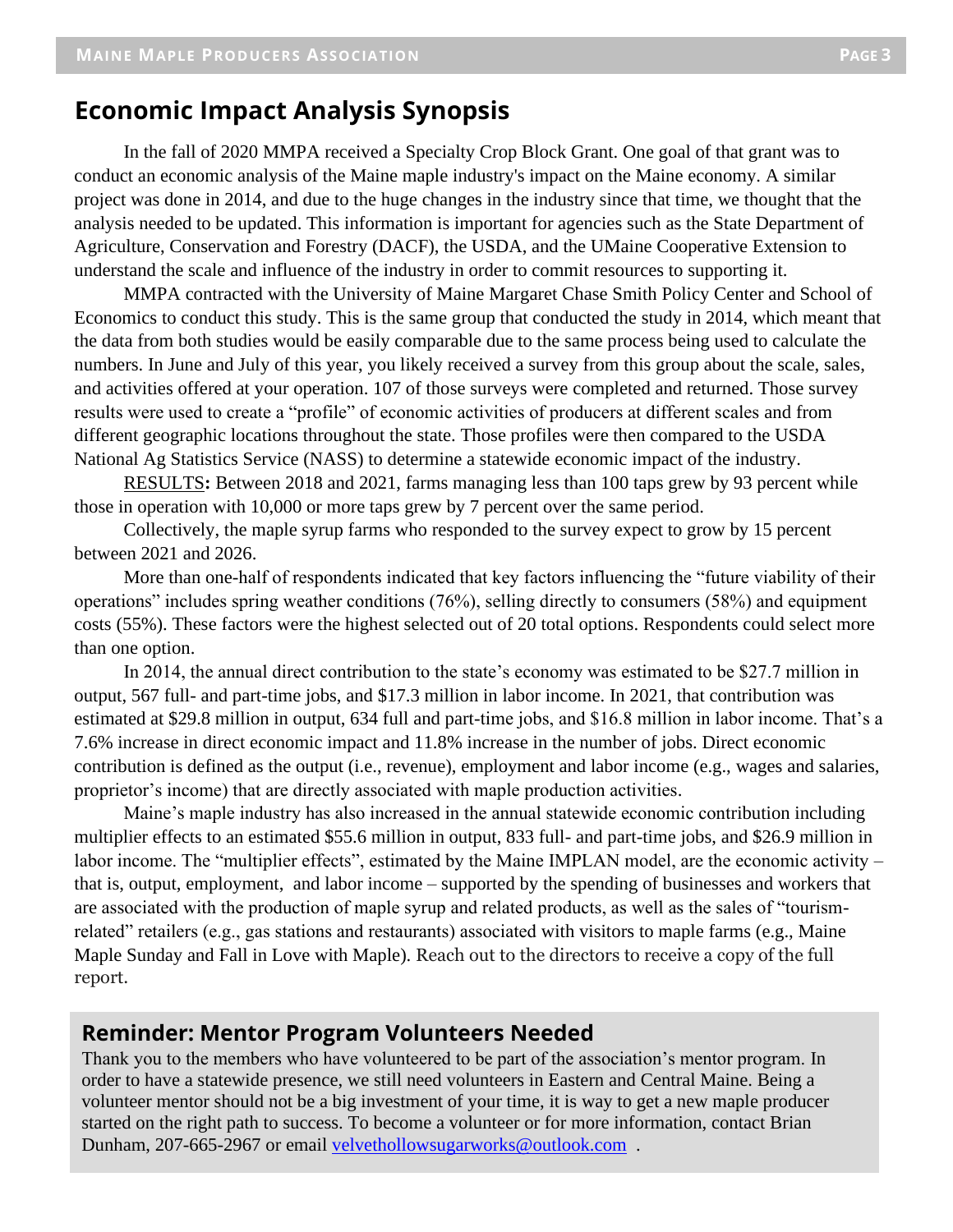

# **EXTENSION PIPELINE**

### **Extension's Maple Webpage Gets Updated with New Financial Opportunities**

Things have been busy at the Extension office. I spent a few days in November visiting sugarhouses. That was a great opportunity for me to get to know some of you, and to better understand your operations, needs and concerns. Please let me know if you'd like to set up a visit or phone call to make an introduction, or if there are any problems, I can research for you. I'm always looking for excuses to get out of the office!

The UMaine Extension Maple Team has also been hard at work updating our Maple Syrup [Production website.](https://extension.umaine.edu/maple-syrup-production/) We have built this out with more resources about

- Backyard Sugaring
- Maple Quality Control
- Maple Business and Financial Opportunities
- Labor and Management
- And info about the Maple Grading School

The [Maple Business Resources section](https://extension.umaine.edu/maple-syrup-production/business-resources/) is packed with resources including financial technical support groups who can sit down with you to work on aspects of your business and financial management. There are also lists of various types of low interest loans, cost share programs, grant opportunities, and tax reduction programs specific to the Maple Industry. Take a look and feel free to reach out if you have questions and would like help accessing any of these programs. Jason. lilley@maine.edu 207-781-6099.

### **Website Update**

Many changes have taken place over the last 90 days with the new website. A new modern look is in place with many features that are there for our current member producers as well as new and aspiring producers.

You are now able to purchase MMPA supplies online and have them shipped to your house. We are stocked with grade labels, recipe cards and rack cards. Current rack cards are Maple Sunday, Grades and Nutrition, and Maple syrup facts. We have all four grade labels and four different recipe cards. We do have MMPA member signs, and Maple Sunday host signs but they do not lend themselves to be shipped easily so they will have to be picked up.

A new Helpful Links page is available. This is full of links that will assist producers new and old with getting the information that they need and keeping up with current research projects.

Equipment dealers now have a page to promote their offerings. Based on a price structure they are able to post pictures and descriptions of maple supplies that they carry.

Have an item that you are looking to sell or in need of? We now have an Equipment Swap & Wanted page. Simply submit a description of what you have or need with or without a picture. This is a free resource for maple producers.

If you have an idea that can make the website better or add better depth please reach out to Scott Dunn.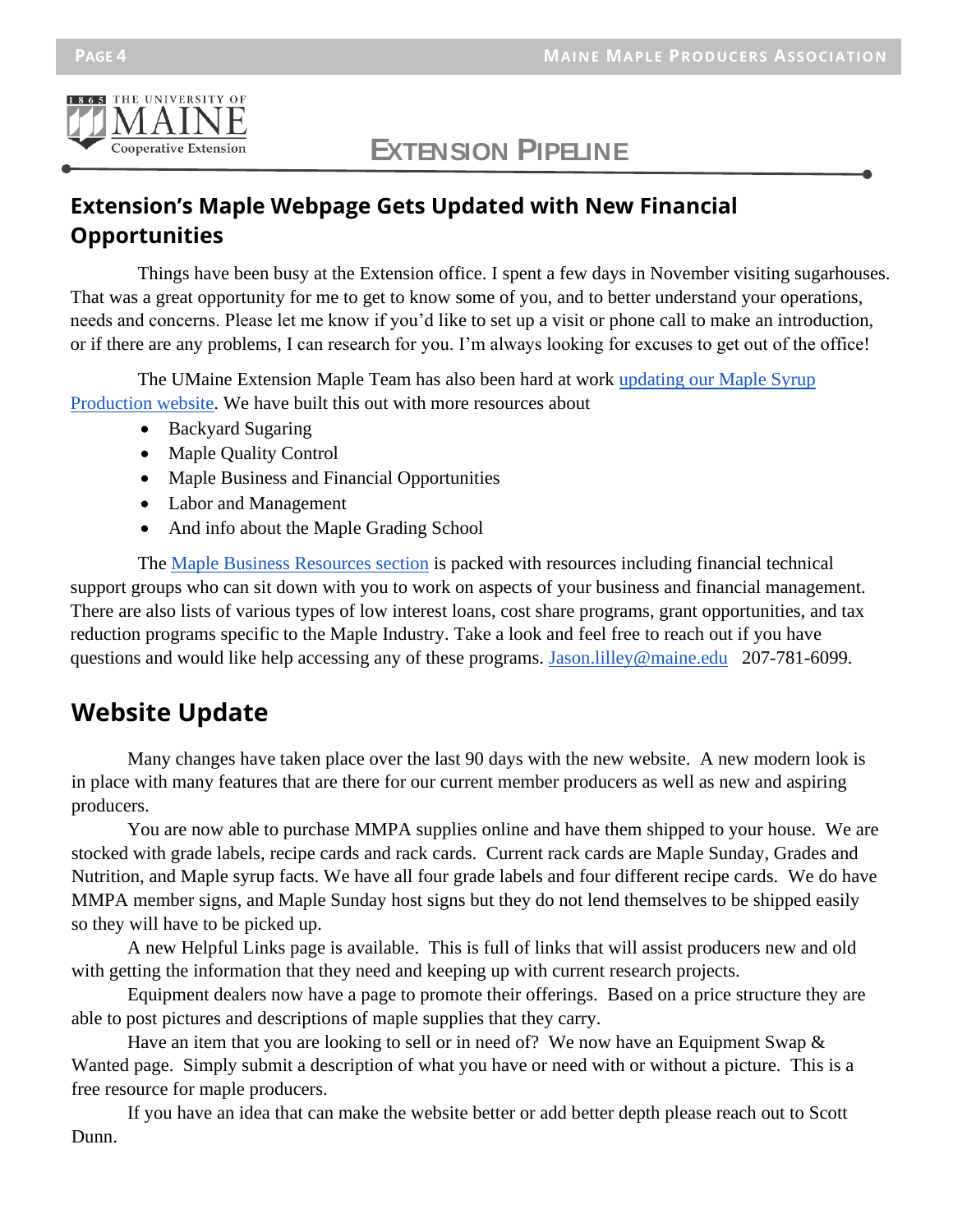# **Updates from NAMSC and IMSI**

 **North American Maple Syrup Council, Inc.**

- No research projects are going to be funded this year due to a shortage of funds. Lack of funds is due in part to two years of no fundraising auctions at the annual convention and some Alliance members that have not paid their dues.
- Annual convention is going to take on a new look. Emphasis will be on workshops, technical sessions and less about the business meeting.
- Host States are Wisconsin 2022, Massachusetts 2023, Maine 2024
- Mission Velocity was hired to conduct a strategic plan. Interviews were held with most delegates and officers. Many recommendations were heard, and a plan is being formulated.
- Winton Pitcoff has been appointed as the Executive Director. www.northamericanmaple.org/

### INTERNATIONAL MAPLE SYRUP INSTITUTE

Estimates of a +20% increase in dollar sales and 17% in unit sales over the last 12 months. Sales increases are out pacing corn syrup and other "table" syrups.

- Manufacturers are struggling to keep up with demand for tubing and equipment.
- Work continues on the NASS statistic discrepancies. Information could be off by as much as 64% based on specific counties that were evaluated. www.internationalmaplesyrupinstitute.com

# *UPCOMING EVENTS*

#### Jan. 8 [NY Syracuse Winter Maple Classic](https://sugarmakers.nysmaple.com/) Syracuse, NY

A full day of technical sessions from Maple Researchers and Producers throughout the maple producing region. There will also be plenty of time built in for networking and seeing fellow maple producers in-person.

- Jan. 12 **MMPA Annual Meeting and election of officers** \*\*\*Remote meeting via ZOOM\*\*\* Starting at 6:30 p.m. David Butler of Leader Evaporator will present Sugarhouse start up, shut down, and end of season cleaning. Jason Lilly of UMaine Ext. will then present the newly released Maine maple economic impacts and marketing reports. Immediately following will be the MMPA annual meeting and election of officers for 2022. A meeting agenda and ZOOM link will be sent out soon.
- Jan. 29 [Backyard Sugaring Workshop Hosted by the Southern Maine Maple](https://extension.umaine.edu/register/product/backyard-sugaring-gorham-2022/)  Sugarmakers [Association and UMaine Cooperative Extension](https://extension.umaine.edu/register/product/backyard-sugaring-gorham-2022/) Gorham This full day program will cover everything a hobby scale beginner sugarmaker needs to know in the morning. In the afternoon, tour a local sugarbush to discuss setting up tubing systems for more efficient sap collection. Register on-line or by contacting rebecca.gray@maine.edu or 207-781-6099
- Jun. 9 11 **Maple Mania** Augusta

This is MMPA's big gathering filled with a trades show, technical sessions, a syrup contest, banquet, and sugarhouse tours. Save the date.

Oct. 15 **Chainsaw Safety Workshop** The workshop will take place in Central Maine.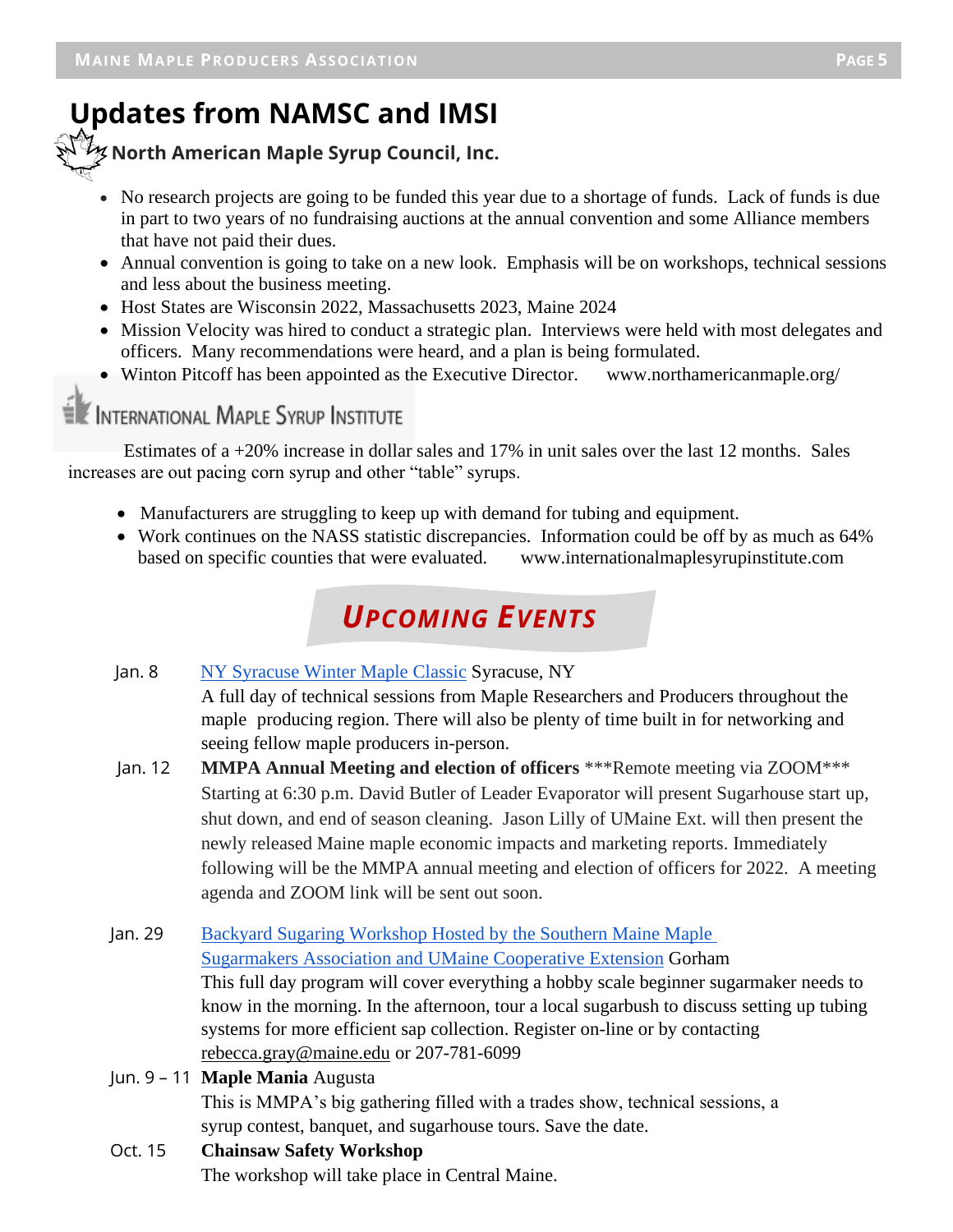| Member of<br>りしCERS        |                                         | <b>Maine Maple Producers Association</b><br><b>Application for Membership</b>                                                                                                                 |  |
|----------------------------|-----------------------------------------|-----------------------------------------------------------------------------------------------------------------------------------------------------------------------------------------------|--|
|                            |                                         |                                                                                                                                                                                               |  |
|                            |                                         |                                                                                                                                                                                               |  |
|                            |                                         |                                                                                                                                                                                               |  |
|                            |                                         |                                                                                                                                                                                               |  |
|                            |                                         |                                                                                                                                                                                               |  |
|                            |                                         |                                                                                                                                                                                               |  |
|                            |                                         |                                                                                                                                                                                               |  |
|                            |                                         |                                                                                                                                                                                               |  |
|                            |                                         | Please check items that apply: _____ Member _______ Bulk Producer _______ Equipment Dealer                                                                                                    |  |
|                            |                                         | <b>MMPA APPLICATION</b> ______ NEW or ______ RENEWAL (please check)                                                                                                                           |  |
| <b>Maple Sunday</b>        |                                         | \$65.00 BASIC MEMBERSHIP (Licensed Producers) You must be a MMPA Member to host Maine                                                                                                         |  |
|                            | Newsletter & Maple Digest (1 MMPA vote) | Basic listing on website includes: address, phone #, Maine Maple Sunday map, Fall Maple map,                                                                                                  |  |
|                            |                                         | \$15.00 ENHANCED LISTING (Optional) Includes Website link, Brief Biography & notes (100<br>words or less; emailed to Dunnfamilymaple@gmail.com Logo + Photo & link to Social Media Accts.)    |  |
| use of trademarks of MMPA. |                                         | <b>Friends of Maine Maple Producers and Business Membership</b><br>\$25.00 Friends of MMPA Email newsletter, No voting rights, No listing on MMPA website/No                                  |  |
|                            |                                         | \$75.00 Business Membership (non-producer): No voting rights, email all MMPA news, and<br>newsletter, Rights to use Maine Maple Sunday trademark for advertising and Marketing.               |  |
| Media Accounts).           |                                         | \$50.00 Business Website Listing (paid on top of Basic or business membership): Business name,<br>description (100 words or less; emailed to Dunnfamilymaple@gmail.com Photo & link to Social |  |
|                            |                                         | Total Due \$                                                                                                                                                                                  |  |
|                            |                                         | Mail application and check to: Maine Maple Producers Assoc. 419 Chicopee Rd. Buxton, ME 04093                                                                                                 |  |
|                            |                                         | <b>SOUTHERN MAINE MAPLE SUGARMAKERS ASSOCIATION: Southern Maine Maple Sugarmakers</b>                                                                                                         |  |

**PAGE 3 PAGE 3 PAGE 3 PAGE 3 PAGE 3 PAGE 3 PAGE 3 PAGE 3 PAGE 3 PAGE 3** 

**GARMAKERS ASSOCIATION:** Southern Maine Maple Sugarmakers Association Contact Richard Morrill through email at nashvalleyfarm@myfairpoint.net to become a member. You may also visit www.smmsa.org or mail to SMMSA 79 Nash Rd. Windham, ME 04062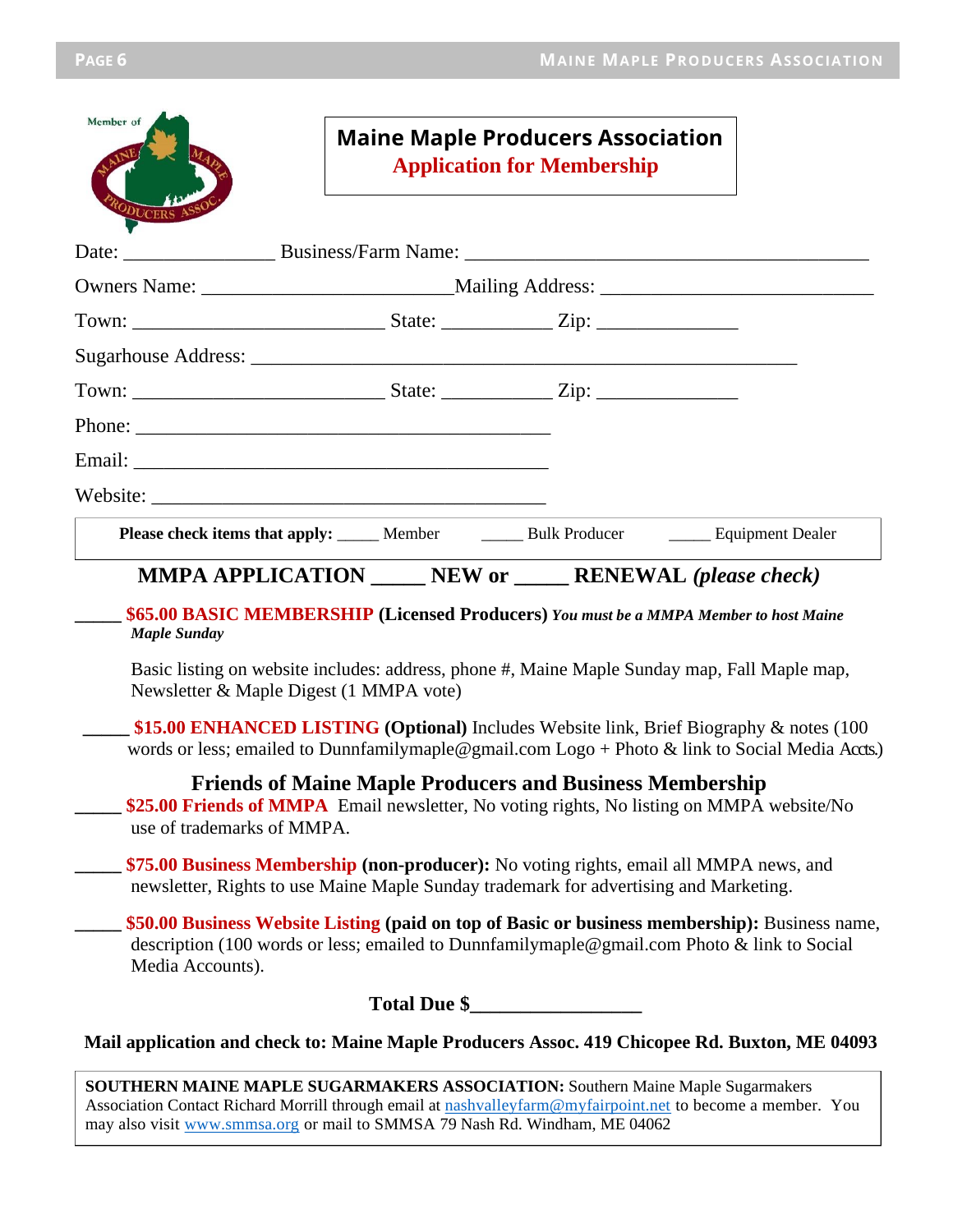### **Maine Maple Sunday Application**

Maine Maple Sunday Weekend is open for all MMPA members to participate. Listing on the MMPA website map is optional. Members can log into their accounts and adjust their listing and add photos. **(Prices or discounts are not permitted to be advertised on the MMPA website)**. You may also submit your description with your application for it to be added. **(MMPA officers will not be held liable for transcription errors or late submissions)**

\_\_\_\_\_\_\_\_\_\_\_\_\_\_\_\_\_\_\_\_\_\_\_\_\_\_\_\_\_\_\_\_\_\_\_\_\_\_\_\_\_\_\_\_\_\_\_\_\_\_\_\_\_\_\_\_\_\_\_\_\_\_\_\_\_\_\_\_\_\_\_\_\_\_\_\_\_\_\_\_\_\_\_\_\_\_ \_\_\_\_\_\_\_\_\_\_\_\_\_\_\_\_\_\_\_\_\_\_\_\_\_\_\_\_\_\_\_\_\_\_\_\_\_\_\_\_\_\_\_\_\_\_\_\_\_\_\_\_\_\_\_\_\_\_\_\_\_\_\_\_\_\_\_\_\_\_\_\_\_\_\_\_\_\_\_\_\_\_\_\_\_\_ \_\_\_\_\_\_\_\_\_\_\_\_\_\_\_\_\_\_\_\_\_\_\_\_\_\_\_\_\_\_\_\_\_\_\_\_\_\_\_\_\_\_\_\_\_\_\_\_\_\_\_\_\_\_\_\_\_\_\_\_\_\_\_\_\_\_\_\_\_\_\_\_\_\_\_\_\_\_\_\_\_\_\_\_\_\_ \_\_\_\_\_\_\_\_\_\_\_\_\_\_\_\_\_\_\_\_\_\_\_\_\_\_\_\_\_\_\_\_\_\_\_\_\_\_\_\_\_\_\_\_\_\_\_\_\_\_\_\_\_\_\_\_\_\_\_\_\_\_\_\_\_\_\_\_\_\_\_\_\_\_\_\_\_\_\_\_\_\_\_\_\_\_ \_\_\_\_\_\_\_\_\_\_\_\_\_\_\_\_\_\_\_\_\_\_\_\_\_\_\_\_\_\_\_\_\_\_\_\_\_\_\_\_\_\_\_\_\_\_\_\_\_\_\_\_\_\_\_\_\_\_\_\_\_\_\_\_\_\_\_\_\_\_\_\_\_\_\_\_\_\_\_\_\_\_\_\_\_\_ \_\_\_\_\_\_\_\_\_\_\_\_\_\_\_\_\_\_\_\_\_\_\_\_\_\_\_\_\_\_\_\_\_\_\_\_\_\_\_\_\_\_\_\_\_\_\_\_\_\_\_\_\_\_\_\_\_\_\_\_\_\_\_\_\_\_\_\_\_\_\_\_\_\_\_\_\_\_\_\_\_\_\_\_\_\_ \_\_\_\_\_\_\_\_\_\_\_\_\_\_\_\_\_\_\_\_\_\_\_\_\_\_\_\_\_\_\_\_\_\_\_\_\_\_\_\_\_\_\_\_\_\_\_\_\_\_\_\_\_\_\_\_\_\_\_\_\_\_\_\_\_\_\_\_\_\_\_\_\_\_\_\_\_\_\_\_\_\_\_\_\_\_ \_\_\_\_\_\_\_\_\_\_\_\_\_\_\_\_\_\_\_\_\_\_\_\_\_\_\_\_\_\_\_\_\_\_\_\_\_\_\_\_\_\_\_\_\_\_\_\_\_\_\_\_\_\_\_\_\_\_\_\_\_\_\_\_\_\_\_\_\_\_\_\_\_\_\_\_\_\_\_\_\_\_\_\_\_\_

Event details:\_\_\_\_\_\_\_\_\_\_\_\_\_\_\_\_\_\_\_\_\_\_\_\_\_\_\_\_\_\_\_\_\_\_\_\_\_\_\_\_\_\_\_\_\_\_\_\_\_\_\_\_\_\_\_\_\_\_\_\_\_\_\_\_\_\_\_\_\_\_\_\_\_\_\_\_\_\_\_\_

### **Bulk Producer Syrup Sales**

The MMPA website will soon have a page to assist our bulk producers selling bulk syrup to other producers. Bulk producers will be able to list contact information as well as how to order bulk syrup. Contact information and ordering information should be submitted to Scott Dunn at [dunnfamilymaple@gmail.com](mailto:dunnfamilymaple@gmail.com) or mailed to

MMPA, C/O Scott Dunn, 419 Chicopee Rd. Buxton, ME 04093

### **Equipment Dealers**

The MMPA website equipment dealer page has been updated and now offers more for the dealers. Dealers are now able to choose between two options to be listed on the website. Dealers do not been to be MMPA members to be listed on the dealer page.

\$25 for a business card size listing with contact information and one logo

\$100 Approximately a 4-inch by 6-inch space, where you can provide your own artwork with photos, logos, and other information. You can also opt to provide the information that you would like, and our webmaster will incorporate it into the space. Remember, there is only so much space, so photos and logos will be sized accordingly. Please provide some sort of sketch so we can reduce the number of revisions needed as the webmaster works by the hour.

Dealer listing information should be submitted to Scott Dunn at [dunnfamilymaple@gmail.com](mailto:dunnfamilymaple@gmail.com) or mailed to

MMPA, C/O Scott Dunn, 419 Chicopee Rd. Buxton, ME 04093